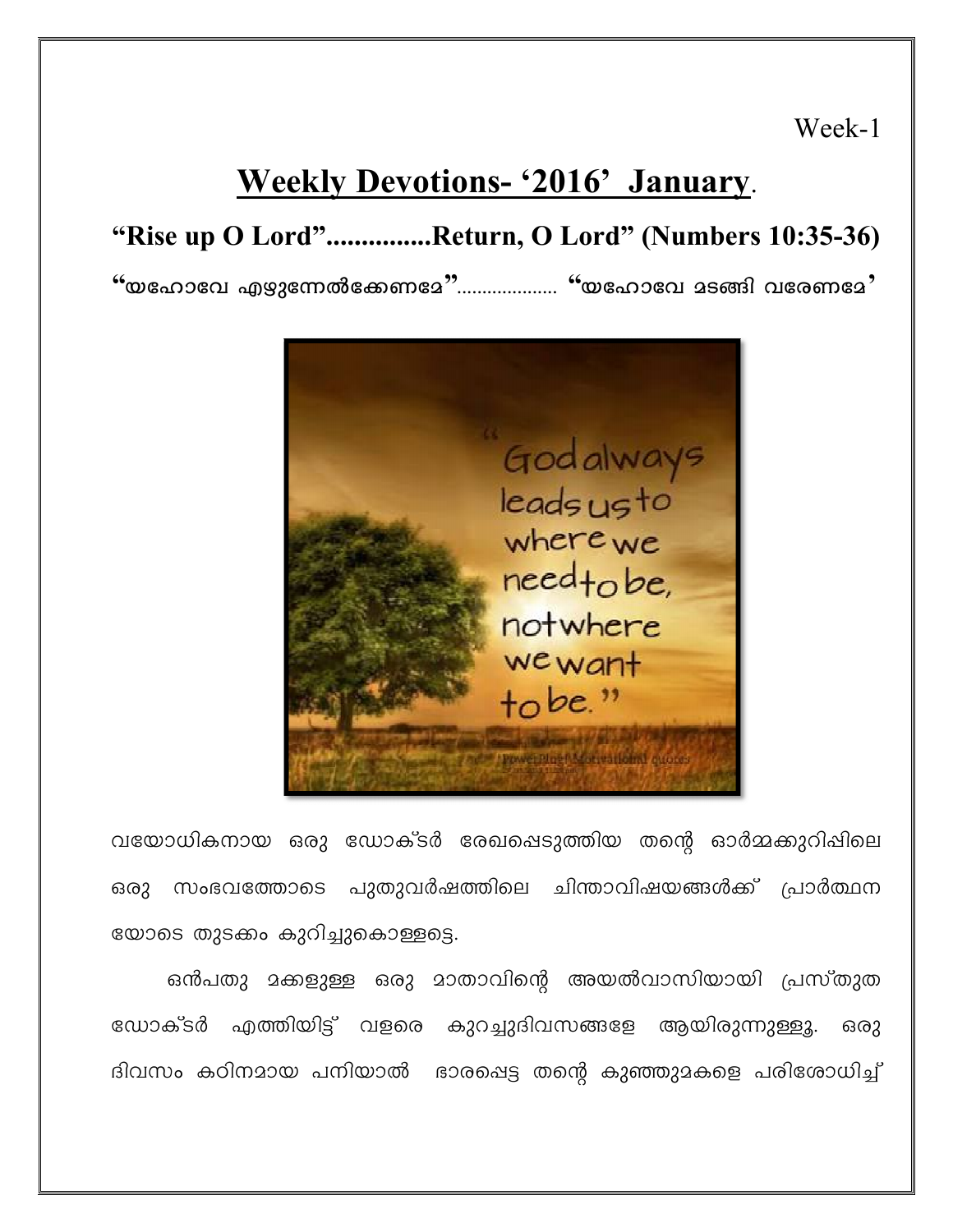മരുന്ന് വാങ്ങുവാനായി ഡോക്ടറെ ഈ മാതാവ് തന്റെ ഭവനത്തിലേക്ക് ക്ഷണിച്ചു. പരിശോധന നടക്കുമ്പോൾ അവിടെ നടന്ന സംഭവങ്ങൾ അദ്ദേഹ ത്തിന്റെ ചിന്താമണ്ഡലത്തെ ഉണർത്തുന്നതായിരുന്നു. കുഞ്ഞിനെ ഡോക്ടർ പരിശോധിക്കുന്നിടത്ത് നില്ക്കുന്ന മാതാവിനോട് വിദ്യാലയത്തിലേക്ക് പോകു വാൻ ആവശ്യമായ സാധനങ്ങൾ ഓരോരുത്തരായി വന്ന് ചോദ്യം തുടങ്ങി, കോപം ലവലേശം ഇല്ലാതെ ശാന്തയായി മാതാവ് മറുപടി പറയുകയും ചെയ്തു. ഒന്നിച്ചിറങ്ങിയ എട്ട് മക്കളേയും നോക്കി അവർ പ്രാർത്ഥിച്ചു 'യഹോവേ കൂടെ പോകേണമേ,മടങ്ങി വരുമ്പോഴും അങ്ങ് കൂടെ കാണേ ണമേ' എന്ന്. തിരികെ ക്ലീനിക്കിൽ എത്തിയിട്ടും ആ കാഴ്ചകൾ അദ്ദേഹ ത്തിന് മറക്കുവാൻ കഴിഞ്ഞില്ല.

മാതാവിനേക്കാൾ എത്ര അധികമായിട്ടാണ് സ്നേഹനിധിയായ ഈ കർത്താവ് ഇതുവരെ നമ്മെ കരുതിയത്. '2016' ലെ പുതുവത്സര യാത്ര ആരംഭിക്കുമ്പോൾ ഓരോ ദിവസവും ''യഹോവേ എഴുന്നേൽക്കേണമേ .................. **യഹോവേ മടങ്ങി വരേണമേ''** എന്ന് മോശയെഷോലെ നമുക്ക് പറയുവാൻ കഴിയുമോ? തന്നെ ഏല്പിച്ച ദൗത്യം നിറവേറ്റുവാൻ താൻ അശ **ോ**ശ ആഗ്രഹിച്ചു.

ഇന്ന് പല വ്യക്തികളും തങ്ങൾ ശക്തരെന്ന മിഥ്യാധാരണയിലാണ്. പണം, ആരോഗ്യം, വിദ്യാഭ്യാസം ഇവയൊന്നുമല്ല നമ്മെ നടത്തുന്നത് എന്ന ബോധ്യം നമ്മിൽ ആദ്യം ഉണ്ടാകണം. ഓരോ ദിവസവും ആരംഭിക്കുമ്പോൾ യഹോവേ എഴുന്നേൽക്കേണമേ അടിയന്റെ കൂടെ പോരേണമേ എന്ന് പ്രാർത്ഥിക്കുക.